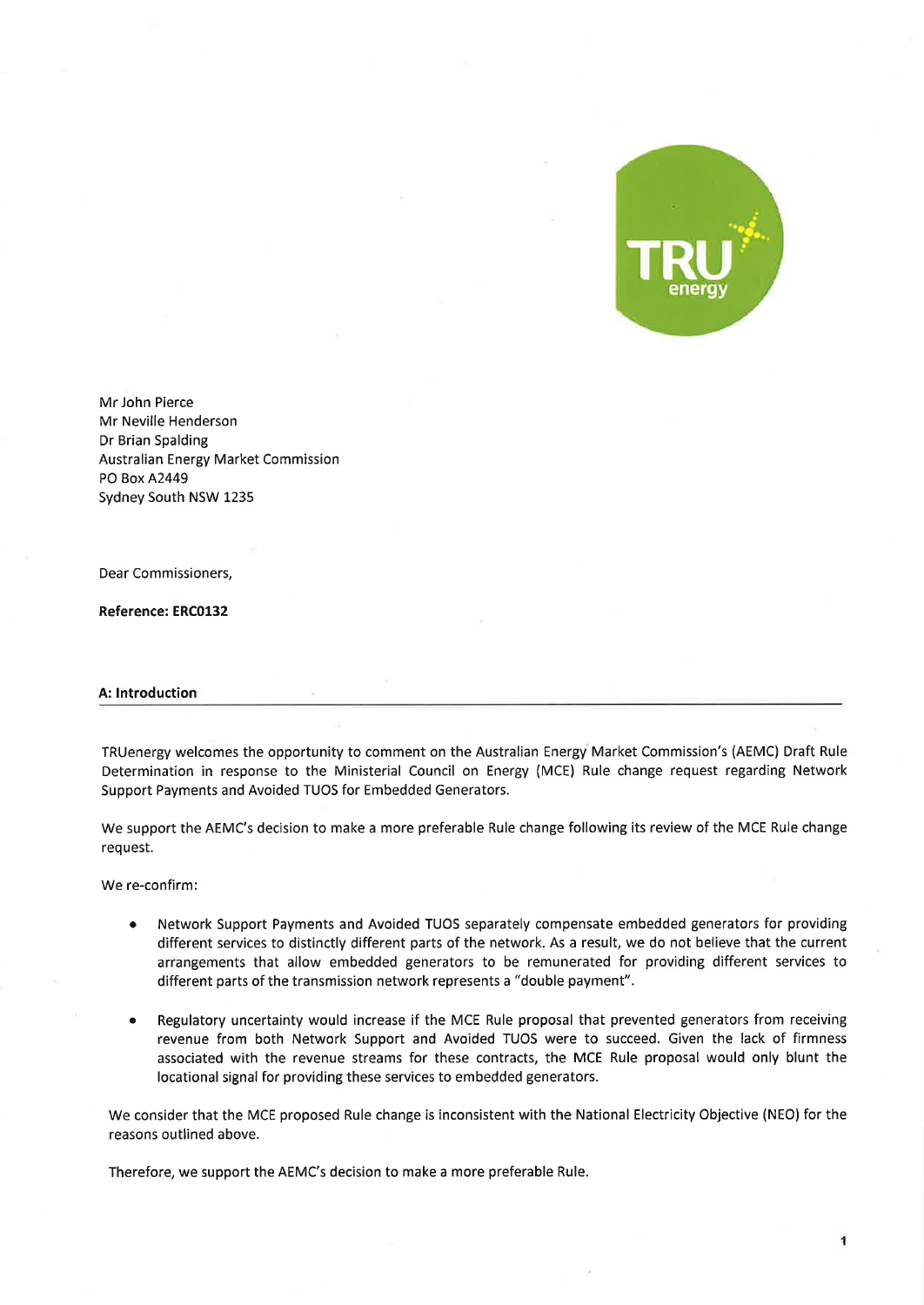#### B: TRUenergy rationale for supporting a more preferable Rule

TRUenergy supports the AEMC's decision to make a more preferable Rule.

We agree that the more preferable Rule satisfies the assessment criteria  $^1$  applied by the AEMC to assess this Rule change.

Therefore, we believe that the proposed more preferable Rule is more likely to satisfy the National Electricity Objective (NEO) for the following reasons.

## 1. Allocative efficiency

TRUenergy believes Network Support Payments and Avoided TUOS separately compensate embedded generators for providing different services to distinctly different parts of the network.

A Network Support Service can relate to deferring a major augmentation on the network where as an Avoided TUOS payment may provide compensation for more generic locational benefits including the reduced need to import energy from distant generation. For that reason, we consider that it is efficient for the National Electricity Rules (Rules) to allow embedded generatorsto receive both of these payments.

We assumed that we would receive a revenue stream from both Network Support Payments and Avoided TUOS as part of our investment case at Tallawarra. We did this because we considered our embedded would provide distinctly different benefits to the different parts of the transmission network.

For example:

- Network support services provided at our Tallawarra plant.would allow TransGrid to defer <sup>a</sup> major augmentation on the transmission system. ln response to their call for expressions of interest, our proposal to provide a network support agreement would allow TrasnGrid to delay the project related to the conversion of the existing transmission lines from Bayswater to Mt. Piper and Mt. Piper to Bannaby from 330 KV to 500 KV operation for at least two years.
- Avoided TUOS would defer the need to augment the part of the transmission system and the sub transmission system that was located closer to our plant at Tallawarra. As a result of our investment, we reduced the need to import power from the 330KV network to the 132 KV network from a remotely located power station.

## 2. Materialitv and implementation

TRUenergy considers that the preferred Rule made by the AEMC will support the predictability of revenue from contracts for Avoided TUOS & Network Support for embedded generators in the future. ln its current form, the MCE Rule proposal would only erode the certainty of any revenue that an embedded generator was able to recover from both Network Support and Avoided TUOS in the future. Given the fragile nature of the revenue streams that embedded generators receive from these contracts anyway, we believe the MCE proposed Rule change would only serve to increase the instability and regulatory uncertainty of revenue streams from both Avoided TUOS and Network Support. ln our view, this would only serve to dampen what is currently fragile locational signal.

 $\overline{\mathbf{2}}$ 

 $1$  AEMC Draft Rule Determination - National Electricity Amendment (Network Support Payments and Avoided TUoS for Embedded Generators) Rule 2011. P.9

<sup>&</sup>quot;The AEMC uses both "allocative" efficiency and "materiality and implementation" issues as its key assessment criteria to deliver Draft Rule Determination".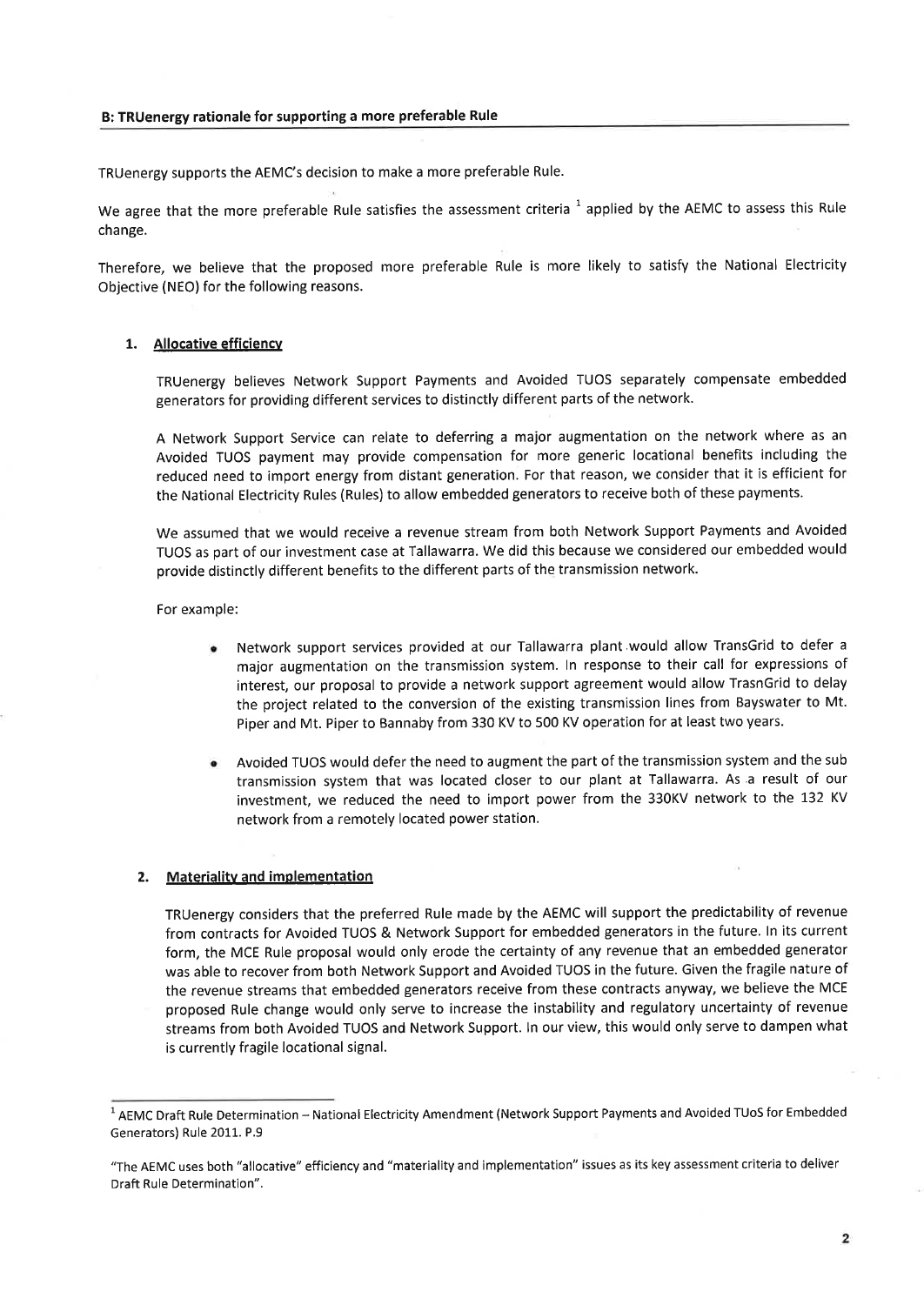Our experience at our plant at Tallawarra provides a good example of why there is a need to keep both Network Support & Avoided TUOS to maintain the strength of this current locational signal for generators. As we have previously indicated, we factored in a revenue stream for both Network Support & Avoided TUOS to our investment case for our plant at Tallawarra. Yet, because of the difficulty of securing and maintaining these arrangements, we have already had to adjust our original expectations down wards in terms of the revenue that we will accrue from these agreements. The basis of these adjustments is set out below:

#### Avoided TUOS at Tallawarra

- TRUenergy secured an Avoided TUOS agreement for our plant at Tallawarra from TransGrid under clause 5.5 of the Rules. ln accordance with the Rules, avoided TUOS can be recovered from the locational component of the transmission charge. Prior to 1 July, 2010, TransGrid's locational tariffs included both a demand charge and an energy use of system charge. Under these arrangements, there was a high probability that we would avoid transmission energy usage charges when our plant was operational.
- TransGrid changed its locational transmission tariffs from 1 July 2009/10 in response to the AEMC Rule Determination - "AEMC Rule Determination, National Electricity Amendment -Pricing of Prescribed Transmission Services" Rule 2006 No: 22, 2L December 2006. The AEMC decision sought to exclude energy use of system charges from the makeup of locational transmission tariffs. In the AEMC's view, applying a demand based charge to locational transmission tariffs would deliver more efficient pricing outcomes. As an outcome of this decision, the AER requested TransGrid to change its pricing methodology. Consequently, TransGrid changed the locational component of its transmission tariffs from a combined demand charge and energy use of system charge to a pure demand based charge. Importantly, under these revised arrangements, it became more difficult for our Tallawarra plant to recover a revenue stream from avoided TUOS.
- TRUenergy has found it difficult to recover revenue from avoided TUOS from our plant at Tallawarra following the changes to the locational component of TransGrid's transmission tariffs post 1 July 2010. The revised tariff arrangements provide for a single demand based charge to recover the locational component of its transmission tariffs. TransGrid's locational transmission tariffs have been set to recover their costs based on the revenue they collect from the maximum half hourly demand in NSW. For TRUenergy, this means that our plant at Iallawarra needs to be running during this maximum half hourly peak in order to recover some avoided TUOS. lf it fails to run during the maximum half hourly demand, then it will not recover any revenue from avoided TUOS.
- TRUenergy considers these tariff changes make it much less likely for us to recover the revenue stream that we banked on from avoided TUOS as part of our investment case at Tallawarra. Therefore, we believe it is imperative that the locational signal from the combination of network support and avoided TUOS is not watered down any further by any other changes to the regulatory regime. Any movement in this regard, will further dampen the locational signal that these two elements combined send to generators.